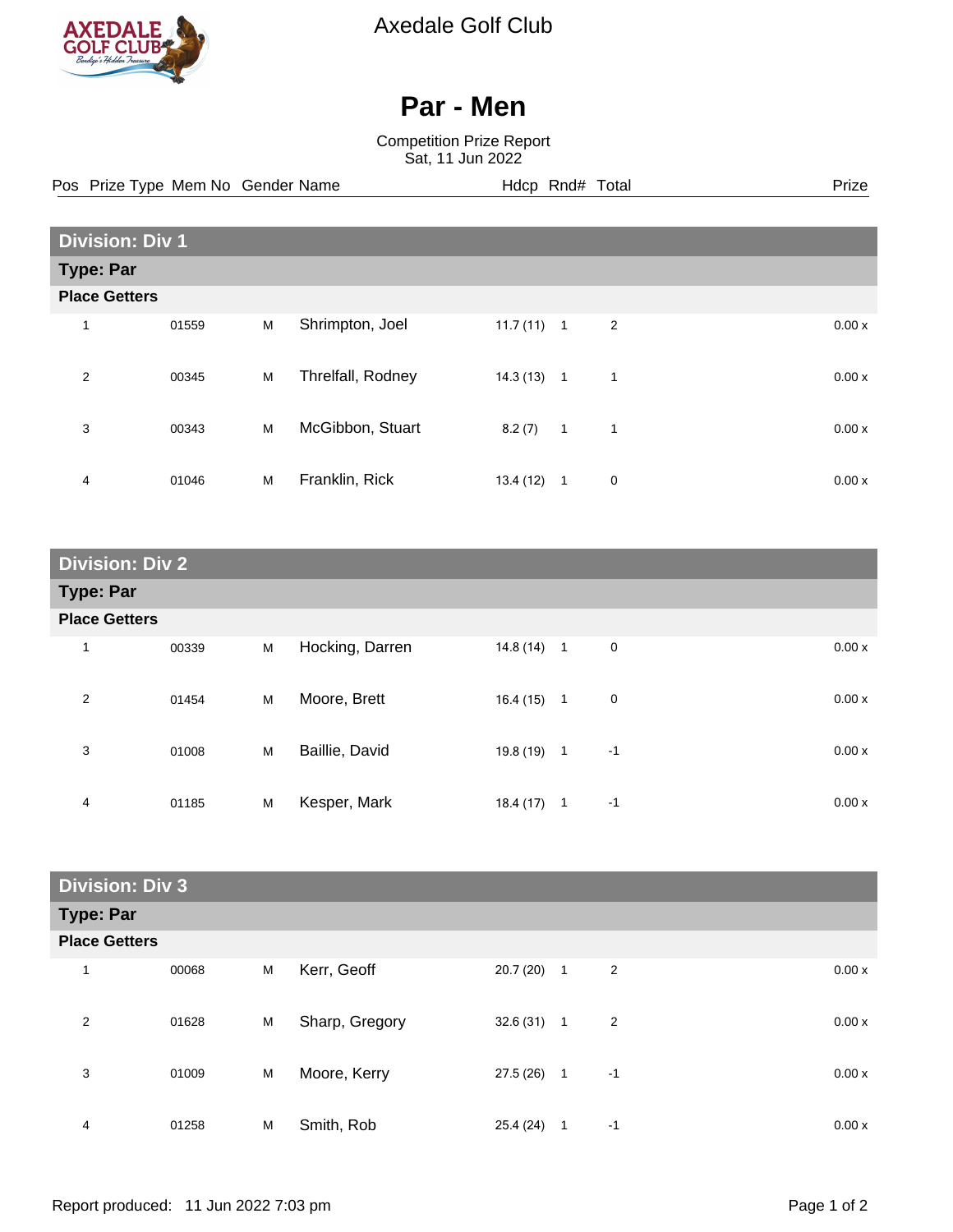Pos Prize Type Mem No Gender Name **Health Hotal** Hdcp Rnd# Total

| <b>Division: Overall</b> |       |   |                  |              |                            |      |        |
|--------------------------|-------|---|------------------|--------------|----------------------------|------|--------|
| <b>Type: Par</b>         |       |   |                  |              |                            |      |        |
| <b>Ball Rundowns</b>     |       |   |                  |              |                            |      |        |
| (no. 1)                  | 01416 | M | Hann, Ion        | 10.3(9)      | $\overline{\phantom{0}}$ 1 | $-1$ | 0.00x  |
| (no. 2)                  | 00538 | M | Angove, Jason    | $14.0(13)$ 1 |                            | $-1$ | 0.00x  |
| (no. 3)                  | 00006 | M | Beames, Gary     | $11.0(10)$ 1 |                            | $-2$ | 0.00x  |
| (no. 4)                  | 01593 | M | Hurnall, Paul    | $25.3(24)$ 1 |                            | $-2$ | 0.00x  |
| (no. 5)                  | 00096 | M | Minne, Robin     | $15.1(14)$ 1 |                            | $-2$ | 0.00x  |
| (no. 6)                  | 00033 | M | Edwards, Ian     | $23.9(23)$ 1 |                            | $-2$ | 0.00 x |
| (no. 7)                  | 00133 | M | Taylor, Rob      | $16.7(16)$ 1 |                            | $-2$ | 0.00x  |
| (no. 8)                  | 00576 | M | Edwards, Brian   | $19.2(18)$ 1 |                            | $-2$ | 0.00 x |
| (no. 9)                  | 00815 | M | Fiske-Kealy, Joe | $26.7(25)$ 1 |                            | $-2$ | 0.00 x |
| (no. 10)                 | 00677 | M | Gundry, Tony     | $21.0(20)$ 1 |                            | $-3$ | 0.00x  |